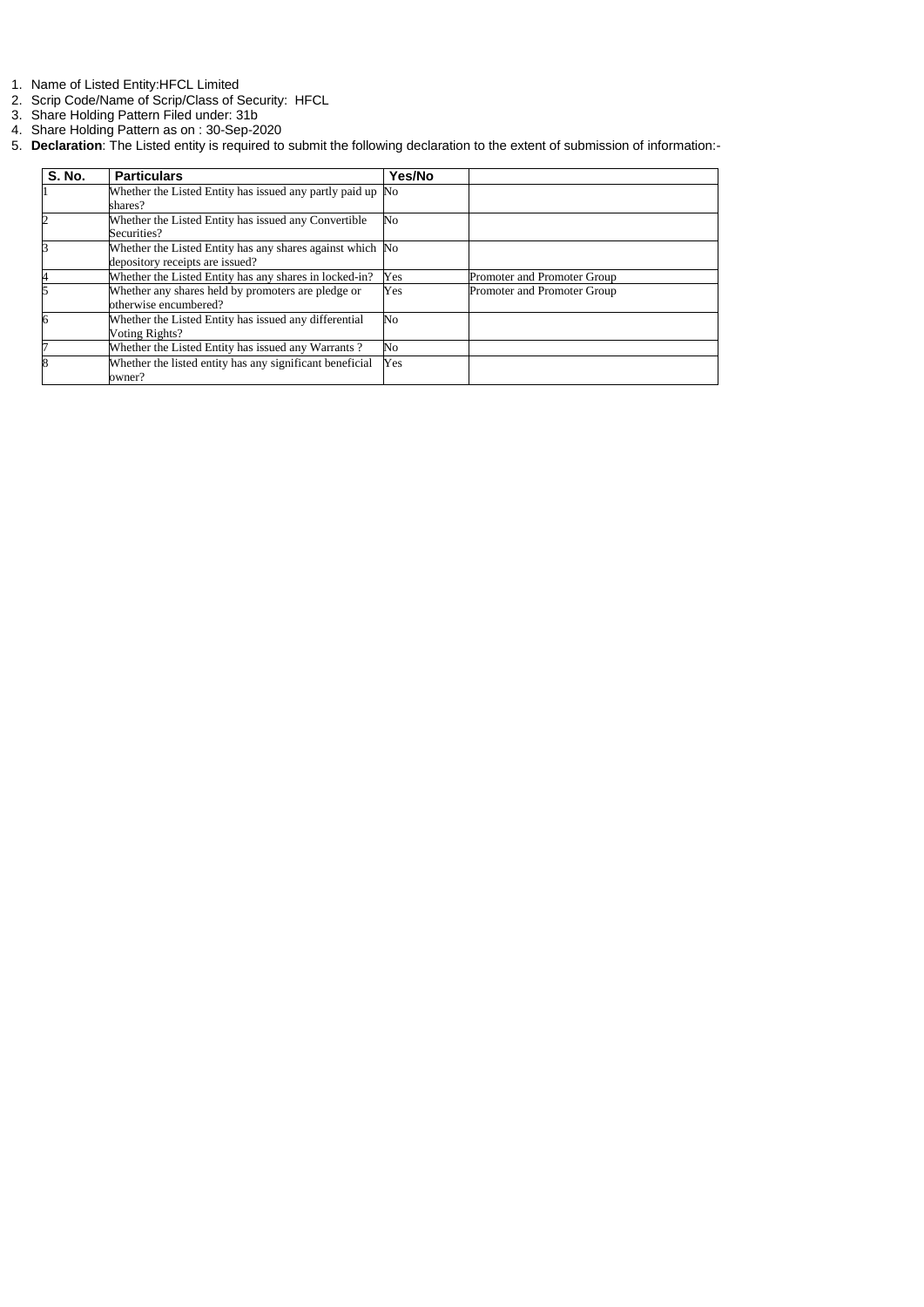| Table I - Summary Statement holding of specified securities |  |
|-------------------------------------------------------------|--|
|                                                             |  |

| Catego<br>ry (I) | Category of shareholder<br>(II) | Nos. of<br>shareh<br>olders | No. of<br>fully paid<br>up equity | No. of<br>Partly<br>paid-up | No. of<br>shares<br>underlying<br>$\overline{\phantom{a}}$ | Total<br>nos.<br>shares | Shareholding<br>as a % of total<br>no. of shares | Number of Voting Rights held in each<br>class of securities |      |                | <b>Shares</b><br>Locked in<br>as a %<br><b>Underlyin</b><br>assuming full<br>shares<br>conversion |             | Shareholding,<br>Number of<br>No. of |               | Number of<br><b>Shares pledged</b> |                 | <b>Number</b><br>оf<br>equity<br>shares<br>held |            |
|------------------|---------------------------------|-----------------------------|-----------------------------------|-----------------------------|------------------------------------------------------------|-------------------------|--------------------------------------------------|-------------------------------------------------------------|------|----------------|---------------------------------------------------------------------------------------------------|-------------|--------------------------------------|---------------|------------------------------------|-----------------|-------------------------------------------------|------------|
|                  |                                 | (III)                       | shares                            | equity                      | <b>Depository</b>                                          | held                    | (calculated as                                   |                                                             |      | (IX)           |                                                                                                   | Outstanding | of convertible                       |               |                                    | otherwise       |                                                 | in         |
|                  |                                 |                             | held                              | shares                      | Receipts                                                   | $(VII) =$               | per SCRR,                                        |                                                             |      |                |                                                                                                   | convertible | securities ( as a                    |               | (XII)                              | encumbered      |                                                 | dematerial |
|                  |                                 |                             | (IV)                              | held                        | (VI)                                                       | $(IV)+(V)+$             | 1957)                                            |                                                             |      |                |                                                                                                   | securities  | percentage of                        |               |                                    | (XIII)          |                                                 | ed form    |
|                  |                                 |                             |                                   | (V)                         |                                                            | (VI)                    | (VIII)                                           |                                                             |      |                |                                                                                                   | (including  | diluted share                        |               |                                    |                 |                                                 |            |
|                  |                                 |                             |                                   |                             |                                                            |                         | As a % of                                        | <b>No of Voting Rights</b>                                  |      |                | Total                                                                                             | Warrants)   | capital)                             | No            | As a                               | No. (a)         | As a                                            | (XIV)      |
|                  |                                 |                             |                                   |                             |                                                            |                         | $(A+B+C2)$                                       |                                                             |      |                | as a                                                                                              | (X)         |                                      |               | % of                               |                 | % of                                            |            |
|                  |                                 |                             |                                   |                             |                                                            |                         |                                                  | Clas seg:                                                   | Clas | Tot al         | % of<br>$(A+B+C)$                                                                                 |             | $(XI) = (VII) + (X)$                 | (a)           | total                              |                 | total                                           |            |
|                  |                                 |                             |                                   |                             |                                                            |                         |                                                  | x                                                           |      |                |                                                                                                   |             | As a % of                            |               | Shar                               |                 | Share<br>s held                                 |            |
|                  |                                 |                             |                                   |                             |                                                            |                         |                                                  |                                                             | eg:y |                |                                                                                                   |             | $(A+B+C2)$                           |               | es<br>held                         |                 | (b)                                             |            |
|                  |                                 |                             |                                   |                             |                                                            |                         |                                                  |                                                             |      |                |                                                                                                   |             |                                      |               | (b)                                |                 |                                                 |            |
|                  |                                 |                             |                                   |                             |                                                            |                         |                                                  |                                                             |      |                |                                                                                                   |             |                                      |               |                                    |                 |                                                 |            |
|                  | Promoter & Promoter Group       |                             | 510343812                         |                             |                                                            | 510343812               | 39.73                                            | 510343812                                                   |      | 510343812      | 39.73                                                                                             |             | 39.73                                | 15000000 2.94 |                                    | 241548750 47.33 |                                                 | 510343812  |
|                  | Public                          | 227654                      | 774033382                         |                             |                                                            | 774033382               | 60.27                                            | 774033382                                                   |      | 774033382      | 60.27                                                                                             |             | 60.27                                |               |                                    |                 |                                                 | 773564207  |
|                  | Non Promoter- Non Public        |                             |                                   |                             |                                                            |                         |                                                  |                                                             |      |                |                                                                                                   |             |                                      |               |                                    |                 |                                                 |            |
| C1               | Shares underlying DRs           |                             |                                   |                             |                                                            |                         |                                                  |                                                             |      |                |                                                                                                   |             |                                      |               |                                    |                 |                                                 |            |
| C <sub>2</sub>   | Shares held by Employee Trusts  |                             |                                   |                             |                                                            |                         |                                                  |                                                             |      |                |                                                                                                   |             |                                      |               |                                    |                 |                                                 |            |
|                  | Total                           | 227662                      | 1284377194                        |                             |                                                            | 1284377194 100          |                                                  | 1284377194                                                  |      | 1284377194 100 |                                                                                                   |             | 100                                  | 15000000 1.17 |                                    | 241548750 18.81 |                                                 | 1283908019 |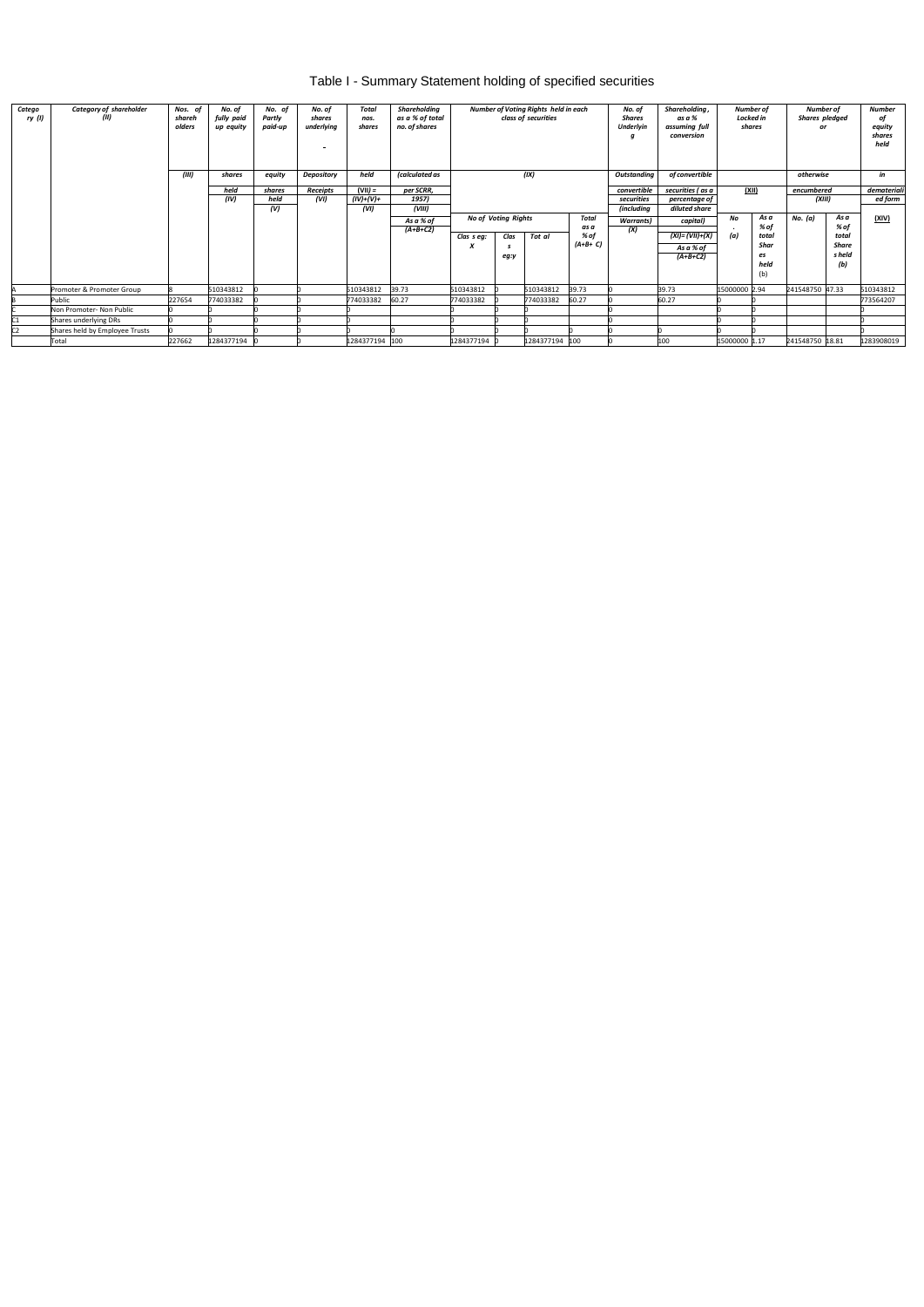## Table II - Statement showing shareholding pattern of the Promoter and Promoter Group

| <b>Category &amp; Name</b>            | PAN               | No. of         | No. of      | Partly  | Nos. of    | <b>Total</b> | <b>Sharehol</b> |                            |                          | <b>Number of Voting Rights held in</b> |                 | No. of             | <b>Shareh</b>  | Number of     |       | Number of        |        | Number of    |
|---------------------------------------|-------------------|----------------|-------------|---------|------------|--------------|-----------------|----------------------------|--------------------------|----------------------------------------|-----------------|--------------------|----------------|---------------|-------|------------------|--------|--------------|
| of the                                | (III)             | shareh         | fully       | paid-up | shares     | nos.         | ding %          |                            | each class of securities |                                        |                 | <b>Shares</b>      | $g$ , as       | Locked in     |       | <b>Shares</b>    |        | equity       |
| <b>Shareholders</b>                   |                   | older          | paid        | equity  | underlying | shares       | calculate       |                            |                          | (IX)                                   |                 | <b>Underlying</b>  | assu           | shares        |       | pledged or       |        | shares held  |
| (1)                                   |                   | $\sqrt{(III)}$ | up          | shares  | Depository | held         | d as per        |                            |                          |                                        |                 | <b>Outstanding</b> | full           | (XII)         |       | otherwise        |        | in           |
|                                       |                   |                | equity      | held    | Receipts   | $(VII =$     | SCRR,           |                            |                          |                                        |                 | convertible        | conve          |               |       | encumbered       |        | dematerializ |
|                                       |                   |                | share       | (V)     | (VI)       | $IV+V+VI)$   | 1957            |                            |                          |                                        |                 | securities         | of             |               |       | (XIII)           |        | ed form      |
|                                       |                   |                | s held      |         |            |              |                 | <b>No of Voting Rights</b> |                          |                                        | <b>Total</b> as | (including         | conve          | No.           | As a  | No. (a)          | As a   | (XIV)        |
|                                       |                   |                | (IV)        |         |            |              | As a % of       |                            |                          |                                        | a % of          | <b>Warrants</b> )  | securi         | (a)           | % of  |                  | % of   |              |
|                                       |                   |                |             |         |            |              | $(A+B+C2)$      |                            |                          |                                        | Total           | (X)                | as a           |               | total |                  | total  |              |
|                                       |                   |                |             |         |            |              | (VIII)          | Class X                    | Class                    | Tot al                                 | Voting          |                    | perce          |               | Shar  |                  | share  |              |
|                                       |                   |                |             |         |            |              |                 |                            | Y                        |                                        | rights          |                    | of             |               | es    |                  | s held |              |
|                                       |                   |                |             |         |            |              |                 |                            |                          |                                        |                 |                    | sh             |               | held  |                  | (b)    |              |
|                                       |                   |                |             |         |            |              |                 |                            |                          |                                        |                 |                    | capi           |               | (b)   |                  |        |              |
|                                       |                   |                |             |         |            |              |                 |                            |                          |                                        |                 |                    | $\overline{X}$ |               |       |                  |        |              |
|                                       |                   |                |             |         |            |              |                 |                            |                          |                                        |                 |                    | $(VII)+()$     |               |       |                  |        |              |
|                                       |                   |                |             |         |            |              |                 |                            |                          |                                        |                 |                    | % of           |               |       |                  |        |              |
|                                       |                   |                |             |         |            |              |                 |                            |                          |                                        |                 |                    | $A+B$          |               |       |                  |        |              |
|                                       |                   |                |             |         |            |              |                 |                            |                          |                                        |                 |                    | $+C2$          |               |       |                  |        |              |
| Indian                                |                   |                |             |         |            |              |                 |                            |                          |                                        |                 |                    |                |               |       |                  |        |              |
| Individuals/Hindu undivided           |                   |                | 7217011     |         |            | 7217011      | 0.56            | 7217011                    |                          | 7217011                                | 0.56            |                    | 0.56           |               |       | 239700           | 3.32   | 7217011      |
| Family                                |                   |                |             |         |            |              |                 |                            |                          |                                        |                 |                    |                |               |       |                  |        |              |
| Anant Nahata                          | ABGPN0784         |                | 2645000     |         |            | 2645000      | 0.21            | 2645000                    |                          | 2645000                                | 0.21            |                    | 0.21           |               |       | 239700           | 9.06   | 2645000      |
|                                       |                   |                |             |         |            |              |                 |                            |                          |                                        |                 |                    |                |               |       |                  |        |              |
| Mahendra Nahata                       | AAOPN6698         |                | 4560091     |         |            | 4560091      | 0.36            | 4560091                    |                          | 4560091                                | 0.36            |                    | 0.36           |               |       |                  |        | 4560091      |
|                                       |                   |                |             |         |            |              |                 |                            |                          |                                        |                 |                    |                |               |       |                  |        |              |
| Manik Lal Nahata                      | <b>ABSPN5685M</b> |                | 1920        |         |            | 11920        |                 | 11920                      |                          | 11920                                  |                 |                    |                |               |       |                  |        | 11920        |
| Central Government/ State             |                   |                |             |         |            |              |                 |                            |                          |                                        |                 |                    |                |               |       |                  |        |              |
| Government(s)                         |                   |                |             |         |            |              |                 |                            |                          |                                        |                 |                    |                |               |       |                  |        |              |
| Financial Institutions/Banks          |                   |                |             |         |            |              |                 |                            |                          |                                        |                 |                    |                |               |       |                  |        |              |
| Any Other (specify)                   |                   |                | 503126801   |         |            | 503126801    | 39.17           | 503126801                  |                          | 503126801 39.17                        |                 |                    | 39.17          | 15000000 2.98 |       | 241309050 47.96  |        | 503126801    |
| <b>Bodies Corporate</b>               |                   |                | 503126801   |         |            | 503126801    | 39.16           | 503126801                  |                          | 503126801                              | 39.16           |                    | 39.16          | 15000000 6.3  |       | 241309050 101.24 |        | 503126801    |
|                                       | AACCI2827E        |                | 259890000   |         |            |              | 20.23           | 259890000                  |                          |                                        | 20.23           |                    | 20.23          | 7500000       | 2.89  | 121578900 46.78  |        | 259890000    |
| MN Ventures Private Limited           |                   |                |             |         |            | 259890000    |                 |                            |                          | 259890000                              |                 |                    |                |               |       |                  |        |              |
| NextWave Communications               | AACCD7696J :      |                | 219865000 C |         |            | 219865000    | 17.12           | 219865000                  |                          | 219865000                              | 17.12           |                    | 17.12          | 7500000       | 3.41  | 119730150 54.46  |        | 219865000    |
| Private Limited                       |                   |                |             |         |            |              |                 |                            |                          |                                        |                 |                    |                |               |       |                  |        |              |
| Fitcore Tech-Solutions Pvt. Ltd.      | AACCF4508R        |                | 22400000    |         |            | 22400000     | .74             | 22400000                   |                          | 22400000                               | 1.74            |                    | 1.74           |               |       |                  |        | 22400000     |
| Vinsan Brothers (P) Ltd               | AAACV9277F        |                | 671600      |         |            | 671600       | 0.05            | 671600                     |                          | 671600                                 | 0.05            |                    | 0.05           |               |       |                  |        | 671600       |
| Shanker Sales Promotion (P) Ltd       | AAECS7350J        |                | 300201      |         |            | 300201       | 0.02            | 300201                     |                          | 300201                                 | 0.02            |                    | 0.02           |               |       |                  |        | 300201       |
| Sub-Total (A)(1)                      |                   |                | 510343812   |         |            | 510343812    | 39.73           | 510343812                  |                          | 510343812                              | 39.73           |                    | 39.73          | 15000000 2.94 |       | 241548750 47.33  |        | 510343812    |
| Foreign                               |                   |                |             |         |            |              |                 |                            |                          |                                        |                 |                    |                |               |       |                  |        |              |
| Individuals (Non-Resident             |                   |                |             |         |            |              |                 |                            |                          |                                        |                 |                    |                |               |       |                  |        |              |
| Individuals/Foreign Individuals)      |                   |                |             |         |            |              |                 |                            |                          |                                        |                 |                    |                |               |       |                  |        |              |
| Government                            |                   |                |             |         |            |              |                 |                            |                          |                                        |                 |                    |                |               |       |                  |        |              |
| Institutions                          |                   |                |             |         |            |              |                 |                            |                          |                                        |                 |                    |                |               |       |                  |        |              |
| Foreign Portfolio Investor            |                   |                |             |         |            |              |                 |                            |                          |                                        |                 |                    |                |               |       |                  |        |              |
|                                       |                   |                |             |         |            |              |                 |                            |                          |                                        |                 |                    |                |               |       |                  |        |              |
| Any Other (specify)                   |                   |                |             |         |            |              |                 |                            |                          |                                        |                 |                    |                |               |       |                  |        |              |
| Sub-Total (A)(2)                      |                   |                |             |         |            |              |                 |                            |                          |                                        |                 |                    |                |               |       |                  |        |              |
| <b>Total Shareholding of Promoter</b> |                   |                | 510343812 0 |         |            | 510343812    | 39.73           | 510343812 0                |                          | 510343812 39.73                        |                 |                    | 39.73          | 15000000 2.94 |       | 241548750 47.33  |        | 510343812    |
| and Promoter Group (A)=               |                   |                |             |         |            |              |                 |                            |                          |                                        |                 |                    |                |               |       |                  |        |              |
| $(A)(1)+(A)(2)$                       |                   |                |             |         |            |              |                 |                            |                          |                                        |                 |                    |                |               |       |                  |        |              |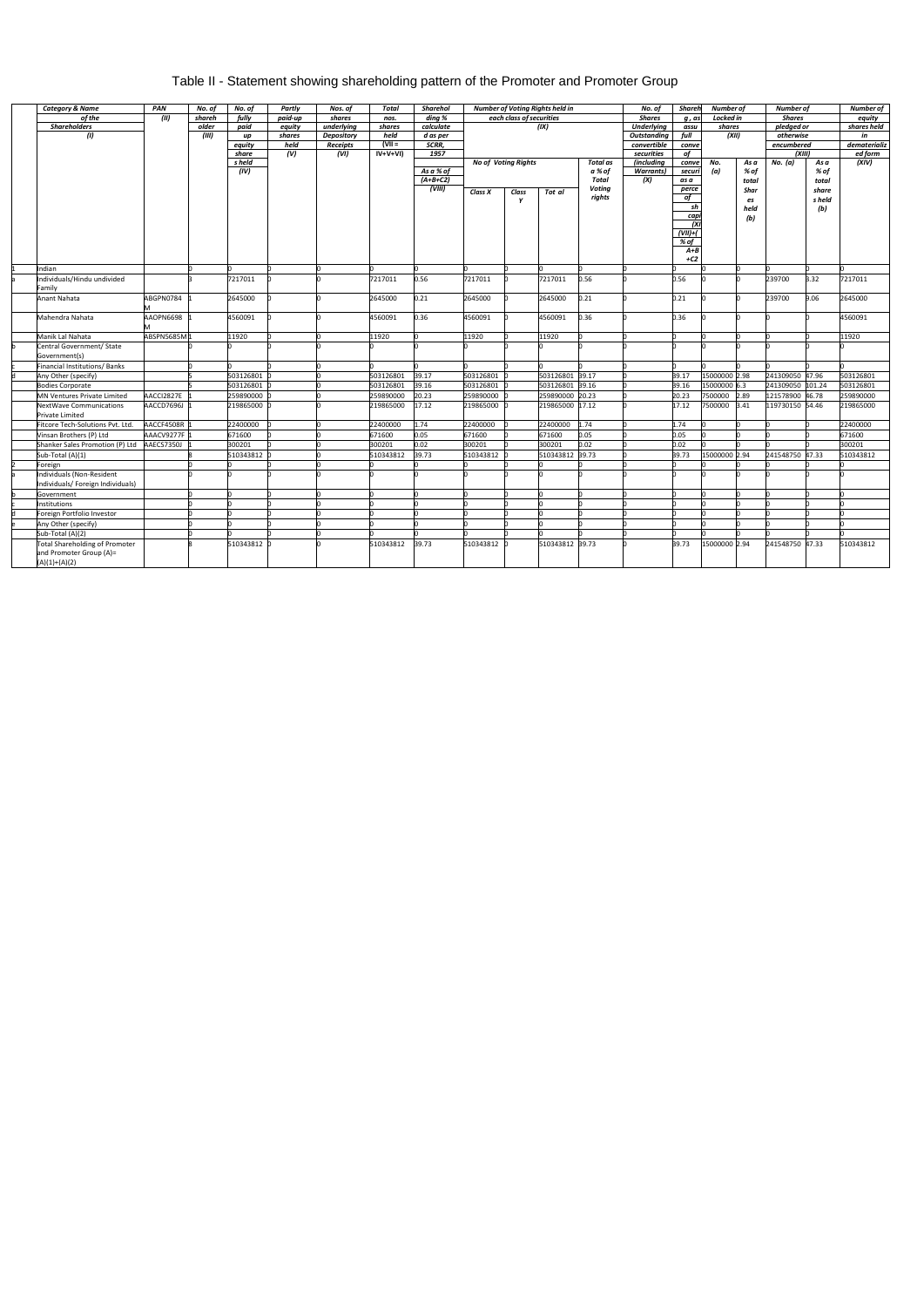## Table III - Statement showing shareholding pattern of the Public shareholder

| <b>Category &amp; Name</b><br>of the Shareholders<br>(1)                                 | PAN<br>(III)      | Nos. of<br>shareh<br>older<br>(III) | No. of<br>fully<br>paid<br>иp<br>equity<br>share | Partly<br>paid-up<br>equity<br>shares<br>held $(V)$ | Nos. of<br>shares<br>underlying<br><b>Depository</b><br>Receipts<br>(VI) | Total<br>nos.<br>shares<br>held<br>$VII =$<br>IV+V+VI | Sharehol<br>ding %<br>calculate<br>d as per<br>SCRR,<br>1957 |                  | Number of Voting Rights held in each class<br>of securities<br>(IX) |                  | No. of Shares<br><b>Underlying</b><br><b>Outstanding</b><br>convertible<br>securities<br>(including | <b>Total</b><br>shareholdin g<br>, as a %<br>assuming full<br>conversion of<br>convertible |                                              | Number of<br>Locked in<br>shares (XII) |                               | Number of<br>Shares<br>pledged or<br>otherwise<br>encumbered<br>(XIII) | Number of<br>equity shares<br>held in<br>dematerializ<br>ed form (XIV) |                  |
|------------------------------------------------------------------------------------------|-------------------|-------------------------------------|--------------------------------------------------|-----------------------------------------------------|--------------------------------------------------------------------------|-------------------------------------------------------|--------------------------------------------------------------|------------------|---------------------------------------------------------------------|------------------|-----------------------------------------------------------------------------------------------------|--------------------------------------------------------------------------------------------|----------------------------------------------|----------------------------------------|-------------------------------|------------------------------------------------------------------------|------------------------------------------------------------------------|------------------|
|                                                                                          |                   |                                     | s held<br>(IV)                                   |                                                     |                                                                          |                                                       | As a % of<br>$(A+B+C2)$<br>VIII                              |                  | No of Voting Rights                                                 |                  | Total as<br>a % of<br>Total                                                                         | Warrants) (X)                                                                              | securities (as<br>a percentage<br>of diluted | No.<br>(a)                             | As a<br>% of<br>total<br>Shar | No.<br>(No<br>t ap<br>pli                                              | As a<br>% of<br>total<br>share                                         |                  |
|                                                                                          |                   |                                     |                                                  |                                                     |                                                                          |                                                       |                                                              | Class X          | Class<br>Y                                                          | Tot al           | Voting<br>rights                                                                                    |                                                                                            | share<br>capital)<br>(XI)                    |                                        | es<br>held<br>(b)             | ca<br>ble<br>- 1<br>(a)                                                | s held<br>(Not<br>applic<br>able)                                      |                  |
| nstitutions                                                                              |                   |                                     |                                                  |                                                     |                                                                          |                                                       |                                                              |                  |                                                                     |                  |                                                                                                     |                                                                                            |                                              |                                        |                               |                                                                        |                                                                        |                  |
| Mutual Funds/                                                                            |                   | 16                                  | 130126                                           |                                                     |                                                                          | 130126                                                | 0.01                                                         | 130126           |                                                                     | 130126           | 0.01                                                                                                |                                                                                            | 0.01                                         |                                        |                               |                                                                        |                                                                        | 126356           |
| Venture Capital Funds<br>Alternate Investment                                            |                   |                                     |                                                  |                                                     |                                                                          |                                                       |                                                              |                  |                                                                     |                  |                                                                                                     |                                                                                            |                                              |                                        |                               |                                                                        |                                                                        |                  |
| Funds<br>Foreign Venture Capital                                                         |                   |                                     |                                                  |                                                     |                                                                          |                                                       |                                                              |                  |                                                                     | n                |                                                                                                     |                                                                                            |                                              |                                        |                               |                                                                        |                                                                        |                  |
| nvestors<br>Foreign Portfolio                                                            |                   | 36                                  | 31866860 0                                       |                                                     |                                                                          | 31866860                                              | 2.48                                                         | 31866860         |                                                                     | 31866860         | 2.48                                                                                                |                                                                                            | 2.48                                         |                                        |                               |                                                                        |                                                                        | 31866860         |
| nvestors<br>Financial Institutions/                                                      |                   |                                     | 751079                                           |                                                     |                                                                          | 751079                                                | 0.06                                                         | 751079           |                                                                     | 751079           | 0.06                                                                                                |                                                                                            | 0.06                                         |                                        |                               |                                                                        |                                                                        | 749979           |
| Banks                                                                                    |                   |                                     |                                                  |                                                     |                                                                          |                                                       |                                                              |                  |                                                                     |                  |                                                                                                     |                                                                                            |                                              |                                        |                               |                                                                        |                                                                        |                  |
| Insurance Companies                                                                      |                   |                                     | 521000                                           |                                                     |                                                                          | 521000                                                | 0.04                                                         | 521000           |                                                                     | 521000           | 0.04                                                                                                |                                                                                            | 0.04                                         |                                        |                               |                                                                        |                                                                        | 521000           |
| Provident Funds/<br>Pension Funds                                                        |                   |                                     |                                                  |                                                     |                                                                          |                                                       |                                                              |                  |                                                                     |                  |                                                                                                     |                                                                                            |                                              |                                        |                               |                                                                        |                                                                        |                  |
| Any Other (specify)                                                                      |                   | 25                                  | 16125                                            |                                                     |                                                                          | 16125                                                 |                                                              | 16125            |                                                                     | 16125            |                                                                                                     |                                                                                            |                                              |                                        |                               |                                                                        |                                                                        | 6905             |
| Other                                                                                    |                   | 22                                  | 10820                                            |                                                     |                                                                          | 10820                                                 |                                                              | 10820            |                                                                     | 10820            |                                                                                                     |                                                                                            |                                              |                                        |                               |                                                                        |                                                                        | 5200             |
| Other                                                                                    |                   |                                     | 5305                                             |                                                     |                                                                          | 5305                                                  |                                                              | 5305             |                                                                     | 5305             |                                                                                                     |                                                                                            |                                              |                                        |                               |                                                                        |                                                                        | 1705             |
| Sub-Total (B)(1)<br>Central Government/                                                  |                   | 80                                  | 33285190 0<br>5000                               |                                                     |                                                                          | 33285190<br>5000                                      | 2.59                                                         | 33285190<br>5000 |                                                                     | 33285190<br>5000 | 2.59                                                                                                |                                                                                            | 2.59                                         |                                        |                               |                                                                        |                                                                        | 33271100<br>5000 |
| State Government(s)/<br>President of India                                               |                   |                                     |                                                  |                                                     |                                                                          |                                                       |                                                              |                  |                                                                     |                  |                                                                                                     |                                                                                            |                                              |                                        |                               |                                                                        |                                                                        |                  |
| Sub-Total (B)(2)                                                                         |                   |                                     | 5000                                             |                                                     |                                                                          | 5000                                                  |                                                              | 5000             |                                                                     | 5000             |                                                                                                     |                                                                                            |                                              |                                        |                               |                                                                        |                                                                        | 5000             |
| Non-institutions<br>Individuals -                                                        |                   | 222959                              | 4262546620                                       |                                                     |                                                                          | 426254662                                             | 33.19                                                        | 426254662        |                                                                     | 426254662 33.19  |                                                                                                     |                                                                                            | 33.19                                        |                                        |                               |                                                                        |                                                                        | 425947997        |
| Individual shareholders                                                                  |                   | 222807                              | 3084890150                                       |                                                     |                                                                          | 308489015                                             | 24.02                                                        | 308489015 0      |                                                                     | 308489015 24.02  |                                                                                                     |                                                                                            | 24.02                                        |                                        |                               |                                                                        |                                                                        | 308182350        |
| holding nominal share<br>capital up to Rs. 2 lakhs                                       |                   |                                     |                                                  |                                                     |                                                                          |                                                       |                                                              |                  |                                                                     |                  |                                                                                                     |                                                                                            |                                              |                                        |                               |                                                                        |                                                                        |                  |
| Individual shareholders<br>holding nominal share<br>capital in excess of Rs. 2<br>lakhs. |                   | 152                                 | 1177656470                                       |                                                     |                                                                          | 117765647                                             | 9.17                                                         | 117765647 0      |                                                                     | 117765647 9.17   |                                                                                                     |                                                                                            | 9.17                                         |                                        |                               |                                                                        |                                                                        | 117765647        |
| NBFCs registered with<br>RBI                                                             |                   | 13                                  | 3382444                                          |                                                     |                                                                          | 3382444                                               | 0.26                                                         | 3382444          |                                                                     | 3382444          | 0.26                                                                                                |                                                                                            | 0.26                                         |                                        |                               |                                                                        |                                                                        | 3382444          |
| <b>Employee Trusts</b>                                                                   |                   |                                     |                                                  |                                                     |                                                                          |                                                       |                                                              |                  |                                                                     | U                |                                                                                                     |                                                                                            |                                              |                                        |                               |                                                                        |                                                                        |                  |
| Overseas Depositories<br>(holding DRs) (balancing<br>figure)                             |                   |                                     |                                                  |                                                     |                                                                          |                                                       |                                                              |                  |                                                                     |                  |                                                                                                     |                                                                                            |                                              |                                        |                               |                                                                        |                                                                        |                  |
| Any Other (specify)                                                                      |                   | 4601                                | 3111060860                                       |                                                     |                                                                          | 311106086                                             | 24.22                                                        | 311106086 C      |                                                                     | 311106086 24.22  |                                                                                                     |                                                                                            | 24.22                                        |                                        |                               |                                                                        |                                                                        | 310957666        |
| <b>Bodies Corporate</b>                                                                  |                   | 1964                                | 2905962750                                       |                                                     |                                                                          | 290596275                                             | 22.63                                                        | 290596275        |                                                                     | 290596275 22.63  |                                                                                                     |                                                                                            | 22.63                                        |                                        |                               |                                                                        |                                                                        | 290564405        |
| RELIANCE STRATEGIC<br><b>BUSINESS VENTURES</b><br>LIMITED                                | AAJCR668<br>2F    |                                     | 48532764 0                                       |                                                     |                                                                          | 48532764                                              | 3.78                                                         | 48532764         |                                                                     | 48532764         | 3.78                                                                                                |                                                                                            | 3.78                                         |                                        |                               |                                                                        |                                                                        | 48532764         |
| MKJ ENTERPRISES<br><b>LIMITED</b>                                                        | AABCM77 1<br>27 L |                                     | 34342651 0                                       |                                                     |                                                                          | 34342651                                              | 2.67                                                         | 34342651         |                                                                     | 34342651         | 2.67                                                                                                |                                                                                            | 2.67                                         |                                        |                               |                                                                        |                                                                        | 34342651         |
| <b>GRD SECURITIES LTD</b>                                                                | AABCG7531<br>4M   |                                     | 18994310 0                                       |                                                     |                                                                          | 18994310                                              | 1.48                                                         | 18994310         |                                                                     | 18994310         | 1.48                                                                                                |                                                                                            | 1.48                                         |                                        |                               |                                                                        |                                                                        | 18994310         |
| Non-Resident Indian<br>(NRI)                                                             |                   | 2620                                | 20390532 0                                       |                                                     |                                                                          | 20390532                                              | 1.59                                                         | 20390532         |                                                                     | 20390532         | 1.59                                                                                                |                                                                                            | 1.59                                         |                                        |                               |                                                                        |                                                                        | 20274982         |
| Overseas Corporate<br><b>Bodies</b>                                                      |                   |                                     | 38250                                            |                                                     |                                                                          | 38250                                                 |                                                              | 38250            |                                                                     | 38250            |                                                                                                     |                                                                                            |                                              |                                        |                               |                                                                        |                                                                        | 37250            |
| Societies                                                                                |                   |                                     | 520                                              |                                                     |                                                                          | 520                                                   |                                                              | 520              |                                                                     | 520              |                                                                                                     |                                                                                            |                                              |                                        |                               |                                                                        |                                                                        | 520              |
| <b>Trusts</b>                                                                            |                   | 11                                  | 80509                                            |                                                     |                                                                          | 80509                                                 | 0.01                                                         | 80509            |                                                                     | 80509            | 0.01                                                                                                |                                                                                            | 0.01                                         |                                        |                               |                                                                        |                                                                        | 80509            |
| Sub-Total (B)(3)                                                                         |                   | 227573                              | 7407431920                                       |                                                     |                                                                          | 740743192                                             | 57.67                                                        | 740743192 0      |                                                                     | 740743192 57.67  |                                                                                                     |                                                                                            | 57.67<br>60.27                               |                                        |                               |                                                                        |                                                                        | 740288107        |
| <b>Total Public</b><br>Shareholding (B)=<br>$(B)(1)+(B)(2)+(B)(3)$                       |                   | 227654                              | 7740333820                                       |                                                     |                                                                          | 774033382                                             | 60.27                                                        | 774033382 0      |                                                                     | 774033382 60.27  |                                                                                                     |                                                                                            |                                              |                                        |                               |                                                                        |                                                                        | 773564207        |